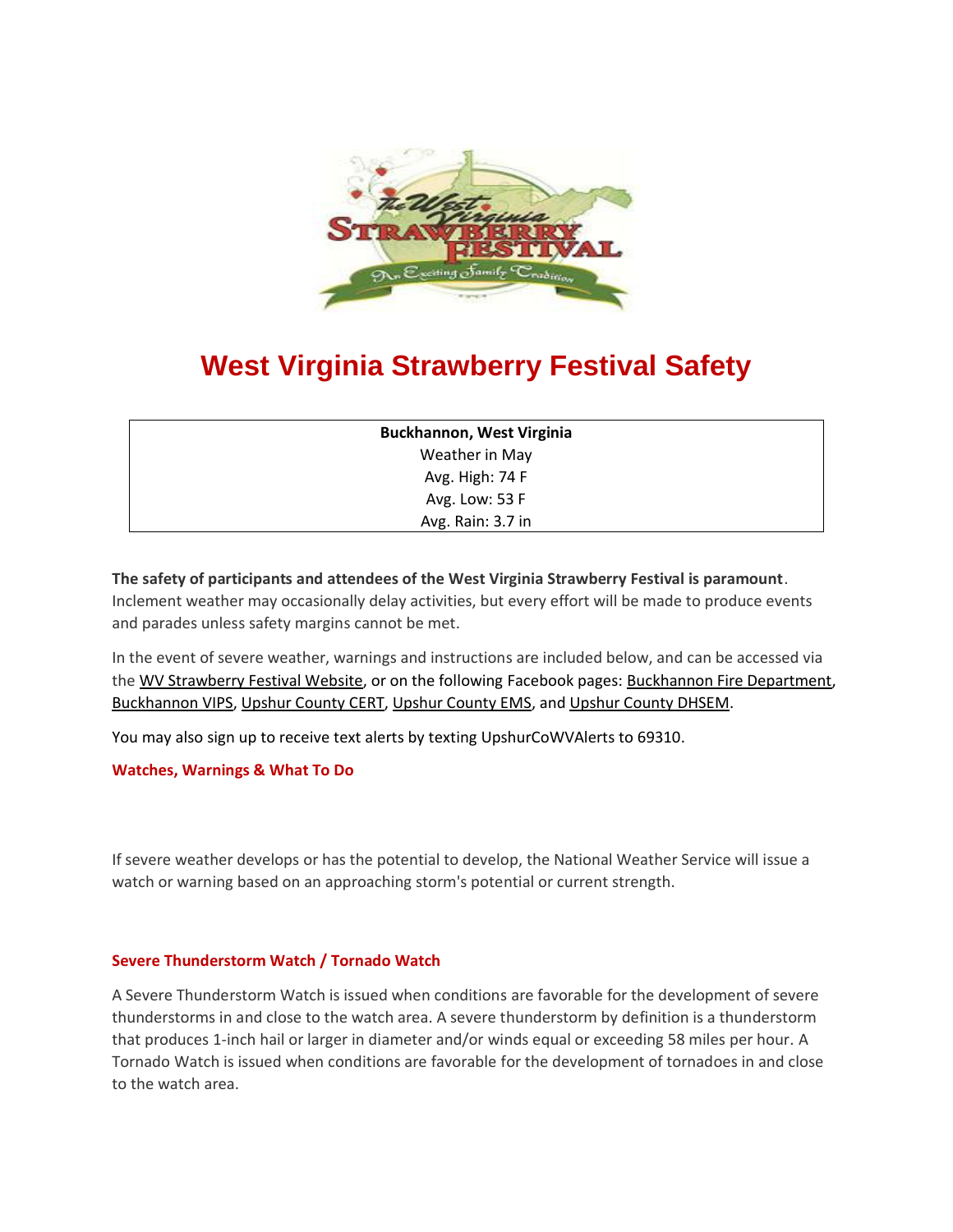The size of a severe thunderstorm or tornado watch can vary depending on the weather situation, and is usually issued for a duration of 4 to 8 hours. A watch is normally issued well in advance of the actual occurrence of severe weather. During the watch, people should review severe thunderstorm safety rules and be prepared to move to a place of safety if threatening weather approaches.

- Secure items that could be blown away in high winds.
- Continue to monitor weather for any changes or additional alerts.
- If you are enjoying festivities within a canopy, please remove the canopy or ensure it is properly secured.

## **Severe Thunderstorm Warning**

**Seek safe shelter immediately.** A Severe Thunderstorm Warning is issued when either a severe thunderstorm is indicated by radar or a spotter reports a thunderstorm producing hail 1 inch or larger in diameter and/or winds equal or exceed 58 miles per hour. Severe thunderstorms can produce tornadoes with little or no advance warning. The warning is usually issued for a duration of one hour, and can be issued without a Severe Thunderstorm Watch being already in effect.

- If you are on festival grounds (parade route, carnival, event grounds), seek shelter in a sturdy building or vehicle.
	- If you are in your vehicle, crouch below the window line and turn the engine on. This will allow the vehicle's airbags to be deployed.

## **Lightning**

Parades and carnival may experience delays based on lightning proximity. Lighting activity will be monitored for the surrounding area during festival week. If necessary, Parades could be delayed, pending to resume thirty minutes following the most recent strike detected. Severe or extended lightning delays could result in parade cancellation and/or evacuation of the area.

### **Tornado Warning**

**Seek safe shelter immediately.** A Tornado Warning is issued when a tornado is indicated by the radar or sighted by spotters. It can be issued without a Tornado Watch being already in effect, and is usually issued for a duration of around 30 minutes. The warning will include where the tornado was located and what towns will be in its path. If the thunderstorm which is causing the tornado is also producing torrential rains, a separate Flash Flood Warning would be issued if applicable.

- Find a sturdy building to seek shelter, or seek shelter in your vehicle. Do NOT seek shelter under a frame tent or in a camper.
	- If you are in your vehicle, crouch below the window line and turn the engine on. This will allow the vehicle's airbags to be deployed.
- If shelter or a vehicle is not available, find a low spot away from trees, fences, and poles, but make sure the spot is not prone to flash flooding.
	- If you cannot avoid trees, try to stay in the area of shorter trees.
	- Cover your head with your hands and lie face down on the ground.

### **Flood Warning**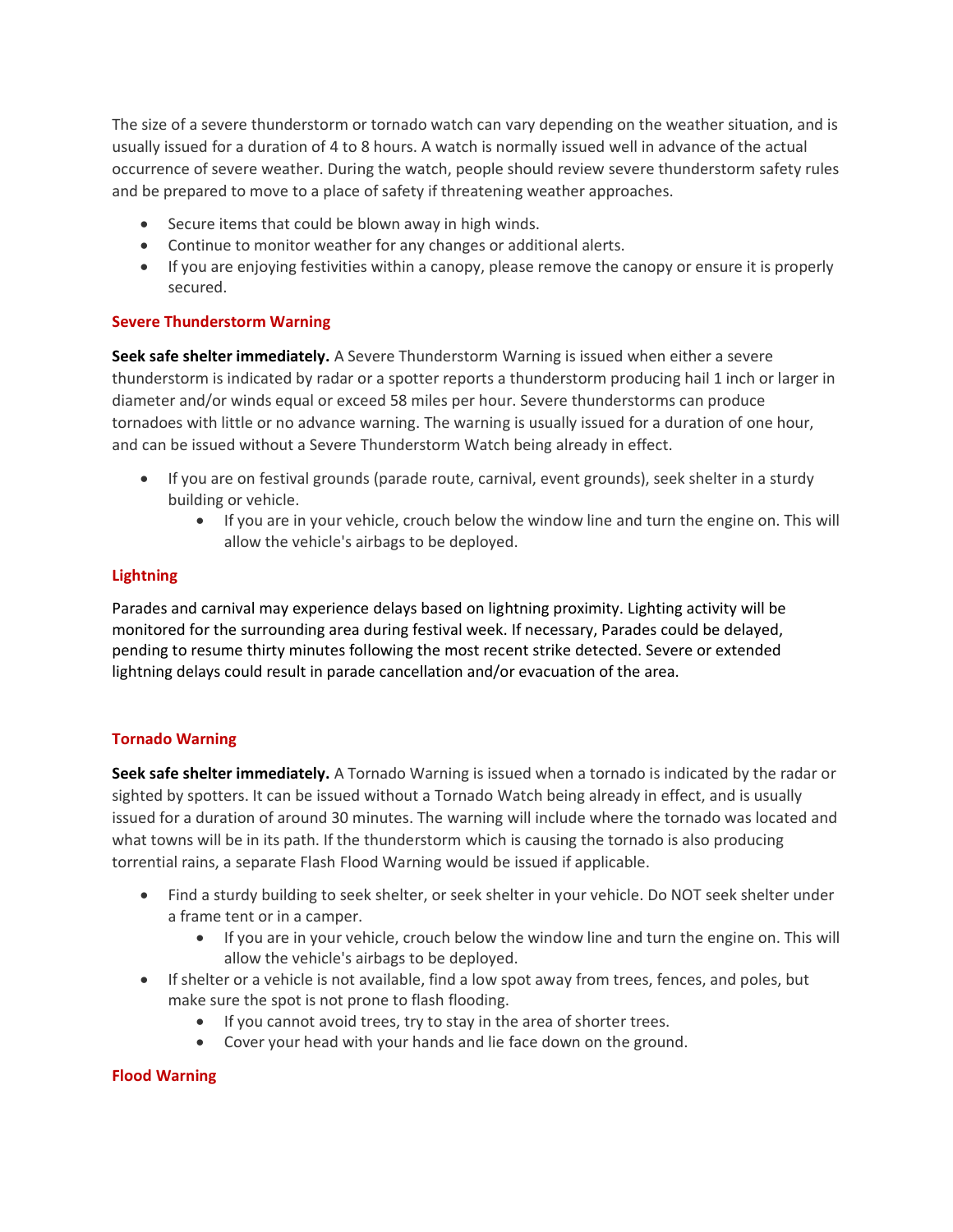A Flood Warning is issued when the hazardous weather event is imminent or already happening. A Flood Warning is issued when flooding is imminent or occurring.

- Do not walk, swim, or drive through flood waters. Turn around, don't drown.
- Six inches of moving water can knock you down, one foot of moving water can sweep your vehicle away.
- Stay off bridges over fast moving water.
- Determine how to best protect yourself based on the type of flooding.
- Find higher ground and relocate safely.
- Evacuate if instructed to do so.

### **Heat Safety**

A Heat Wave usually consists of high temperatures and high relative humidity. This combination makes it difficult for the human body to eliminate heat through the skin and sweat glands. Sweating will not cool the human body unless the water is removed by evaporation. High relative humidity consequently inhibits evaporation. Certain medications can also make it difficult for a person to sweat.

Symptoms of heat-related illness and what to do:

- Heat Cramps- Cramps or muscle spasms in the abdomen, arms or legs. *Solution*: Stop activity, cool down and drink clear juice or sports drink.
- Heat Exhaustion- Heavy sweating, paleness, muscle cramps, weakness, dizziness, headache, nausea, fainting. *Solution*: Cool down; seek medical attention if person has heart problems or high blood pressure.
- Heat Stroke- Extremely high body temperature, red, hot, dry skin, rapid pulse, throbbing headache, dizziness, nausea, confusion, unconsciousness. *Solution*: Call 911 and cool the victim with shower or hose until help arrives.

What you and your family/group can do:

- Slow down.
- Dress for summer (wear lightweight light-colored clothing).
- **Drink plenty of water**.
- Stay out of the sun as much as possible (sunburn makes it more difficult to cool off).

The end of the parade route will have a cooling station, as well as water and emergency medical technicians. Throughout the week, you will find emergency medical staff and firefighters staged and patrolling main street and parade routes.

### **Missing/lost Children**

The West Virginia Strawberry Festival Headquarters located at 16 S Kanawha St [Buckhannon, WV 26201](https://www.google.com/maps/place/West+Virginia+Strawberry+Festival+Association/@38.9939576,-80.2335042,17z/data=!3m1!4b1!4m5!3m4!1s0x884a517e2fb4ab29:0xa364135b54e00e78!8m2!3d38.9939576!4d-80.2313155) works as a central location for missing or lost children. The West Virginia Strawberry Festival operates in coordination with local emergency services for search and/or rescue operations.

### **Preparation**

Lighting, flooding rains, large hail, and severe winds can turn a fun afternoon at the park or campground into a dangerous situation. If unprepared, a fast-approaching storm can become deadly. It's important